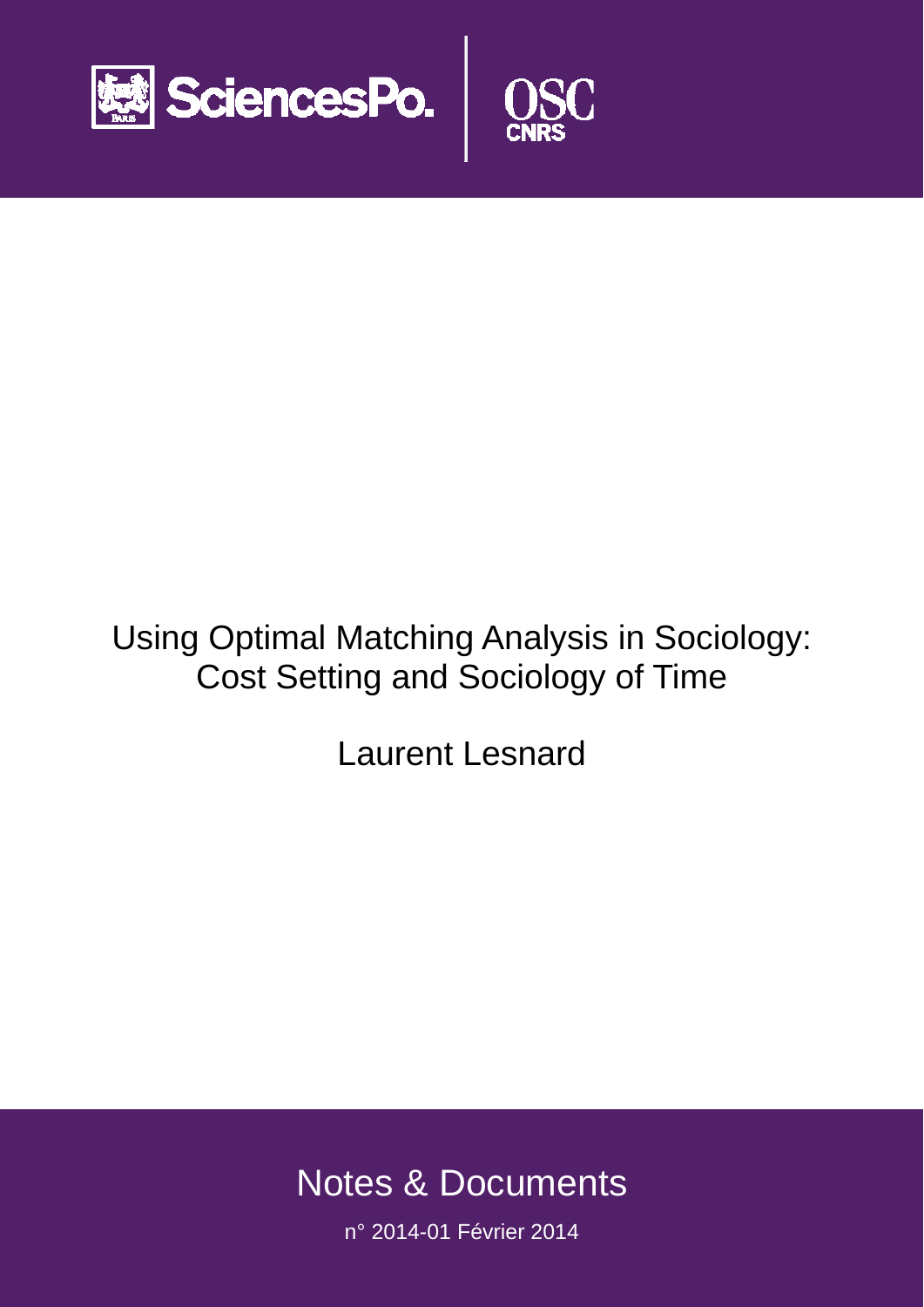## **Résumé** :

Ce texte est une réflexion sur les conditions sous lesquelles les méthodes d'appariement optimal (*Optimal Matching Analysis, OMA)* peuvent être utilisées en sociologie. Le succès de ces méthodes en biologie ne tient pas à une compatibilité particulière avec des processus biologiques mais plutôt à la manière dont des hypothèses théoriques en biologie sont mobilisées pour déterminer les coûts relatifs à ces méthodes d'appariement. Étant donné que les séquences en sociologie sont le plus souvent composées d'événements et de temps, la détermination des coûts dans les OMA appliqués en sociologie devrait être guidée par des éléments théoriques en sociologie du temps. Après une discussion de la signification et des conséquences des coûts en OMA, ce texte revient sur des éléments théoriques émanant de la sociologie du temps (Durkheim, Elias et Bourdieu) et montre comment on peut les intégrer dans une variante des méthodes d'appariement optimal appelée *Dynamic Hamming*. À ce titre, ce texte illustre comment la théorie sociologique peut aider à la détermination des coûts lorsque les méthodes d'appariement optimal sont utilisées en sociologie.

Pour citer ce document :

Lesnard, Laurent (2014). « Using Optimal Matching Analysis in Sociology: Cost Setting and Sociology of Time », Notes & Documents, 2014-01, Paris, OSC, Sciences Po/CNRS.

Pour une version électronique de ce document de travail et des autres numéros des Notes & Documents de http://www.sciencespo.fr/osc/content/notes-documents-de-l-osc

#### **Abstract**:

This paper is a reflection on the conditions required to use Optimal Matching Analysis (OMA) in sociology. The success of OMA in biology is not related to any supposed similarity of the method with biological processes but comes from setting costs in OMA in accordance with biological theory. As sequences in sociology are made of events and time, the determination of costs should be guided by sociological theories of time. After a discussion of the sociological meaning and consequences of costs, this paper comes back on the Dynamic Hamming Distance and the body of social theories of time (Durkheim, Elias, Bourdieu) from which it is derived as an example of how sociological theory can inform cost setting in using OMA in sociology.

Readers wishing to cite this document are asked to use the following form of words:

Lesnard, Laurent (2014). "Using Optimal Matching Analysis in Sociology: Cost Setting and Sociology of Time", Notes & Documents, 2014-01, Paris, OSC, Sciences Po/CNRS.

For an on-line version of this working paper and others in the series, please visit the OSC website at: http://www.sciencespo.fr/osc/content/notes-documents-de-l-osc

Observatoire sociologique du changement – 27 rue Saint-Guillaume 75337 Paris Cedex 07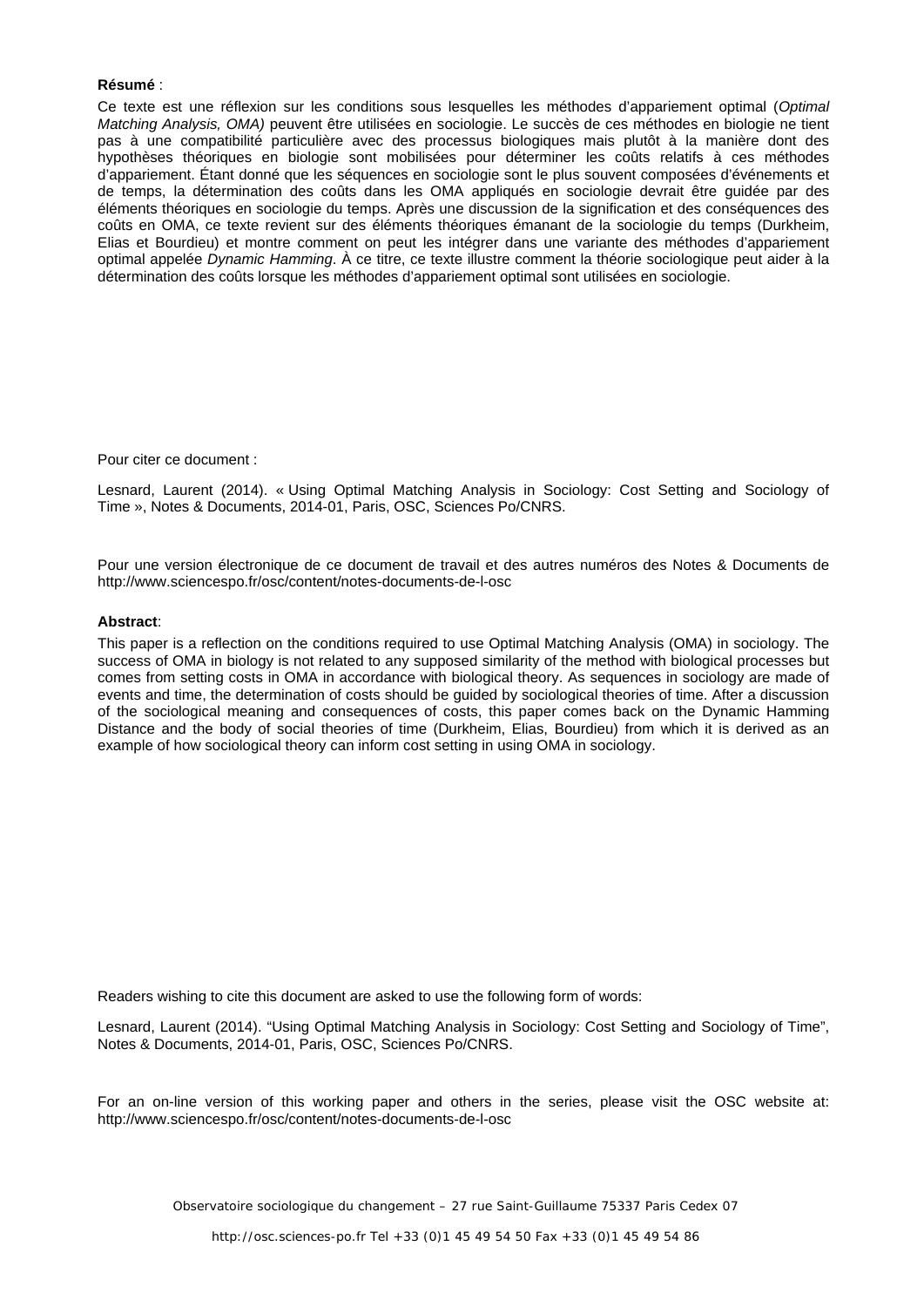# **1. Optimal Matching Analysis and Biology**

As with any new statistical method in the social sciences (Desrosières 1993) the use of Optimal Matching Analysis (OMA) was much debated at the end of the 1990s, especially with regard to the sociological interpretation of transformations and the role of costs in the findings (Levine 2000; Wu 2000). OMA was widely used in biology, where the three operations (insertion, deletion and substitution) supposedly are reflected in biochemical processes. Yet OMA was not created by biologists, but rather originated from research in computer science that Richard Hamming and Vladimir Levenshtein conducted in the 1950s and '60s (Hamming 1950; Levenshtein 1966). In OMA terms, Hamming's distance only uses substitution operations whereas the first distance put forward by Levenshtein uses all three operations, each with a unit cost (see Table 1). Thus the operations used in OMA have nothing to do with biochemical transformations; many of the latter, such as the transposition of sub-sequences, would be missing (Abbott 2000). While it is tempting to attribute the method's success in biology to these similarities, it is in fact through the interpretation and determination of costs that biologists were able to adapt OMA to their data.

| Table 1 – Hamming and Levenshtein Distances (Lesnard 2010) |  |
|------------------------------------------------------------|--|
|------------------------------------------------------------|--|

|                 | Transformations used |                        |  |
|-----------------|----------------------|------------------------|--|
| <b>Distance</b> | Substitution         | Insertion and deletion |  |
|                 |                      |                        |  |
| Hamming         | Yes $(cost = 1)$     | N٥                     |  |
| Levenshtein I   | Yes $(cost = 1)$     | Yes $(cost = 1)$       |  |
| Levenshtein II  | N٥                   | Yes $(cost = 1)$       |  |

The applications of OMA in biology are quite different from its use in the social sciences since in the former case the goal is not to create typologies, but more often to match a group of sequences with unknown properties to other sequences with known properties (Durbin et al. 1998). Substitution costs are determined on the basis of phylogenetic hypotheses and statistical results, while insertion and deletion costs are set more arbitrarily. Indeed, substitution costs must reflect the probability of change and are empirically estimated from sample sequences with established or probable phylogenetic links. For example, the PAM (Point Accepted Mutation) matrixes are estimated on the basis of proteins that are experimentally or hypothetically related phylogenetically (Dayhoff et al. 1978).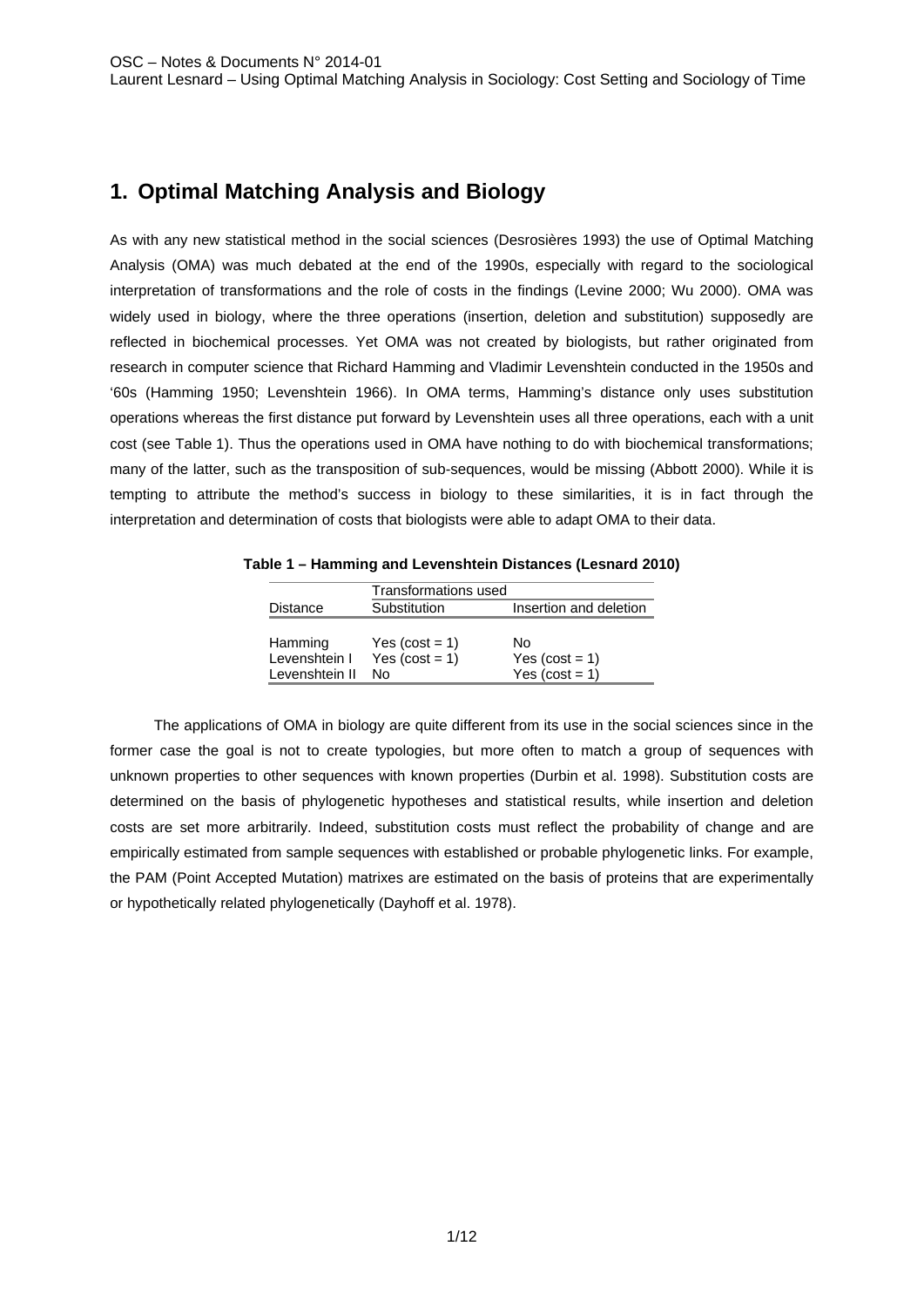Laurent Lesnard – Using Optimal Matching Analysis in Sociology: Cost Setting and Sociology of Time

# **2. The importance of costs**

The main lesson that can be drawn from the use of OMA in biology is the importance of focusing on the interpretation and determination of costs rather than seeking an interpretation in the operations themselves. The interpretation of substitution costs is key in this respect since they need to reflect the proximity between the different states in which the sequences unfold. In biology this proximity between states is interpreted in phylogenetic terms and the costs are therefore derived from samples based on phylogenetic knowledge and hypotheses. In the social sciences this probability must express the degree of sociological proximity between states. But what is meant by sociological proximity?

It is precisely this issue that other critiques have targeted. In fact, the first researchers to use OMA in sociology often expressed doubts as to their choice of costs and the sensitivity of their results to these choices. As Katherine Stovel and her colleagues stated, "The assignment of transformation costs haunts all optimal matching analyses" (Stovel et al. 1996, p. 394). If the results are too sensitive to costs it means that the costs, and not the data, are producing the results (Wu 2000). Conversely, if the results are not sensitive to costs, how could OMA be valid (Levine 2000)?

# **2.1. The empirical consequences of costs**

Before delving into the interpretation and determination of costs, it is worth noting that in instances where the analysed data shows temporal regularities, costs can only have minor effects on the results. This is hardly surprising. In terms of classification analysis these are instances of strong clusters or stable groups, that is, groups of very similar individuals that will end up being grouped together no matter what distances and classification methods are used. (Lebart et al. 2006, p. 254). Classification specialists generally seek to identify these strong clusters. By definition, a group of virtually identical sequences needs very few transformations to make them identical, and any assigned cost will have very little influence on this group. The greater the differences between the compared sequences the greater the importance of costs.

When the data include several strong clusters, costs are important at two levels. First, costs play a role in cases that do not fit into stable groups as easily as others do. Depending on their nature, costs assigned these atypical sequences to one or another of the strong clusters, and, if need be, to a more heterogeneous group including rare sequences. Second, costs also have an impact on the distance between the strong clusters and, in the case of an ascending hierarchical classification, affect the way in which they might be aggregated. Costs therefore play a role, albeit not always a clear one since it often involves variations in the number of sequences assigned to each stable group by the classification or partitioning algorithm.

Determining costs first requires understanding and interpreting them with regard to the processed data and purpose of the analysis. In the social sciences the order of states is not tied to a biochemical combination as it is in biology, but rather to time. When a state is inserted in, or deleted from a sequence to make it identical to another, a time shift occurs between these two sequences. The more these two operations are used, the more the elements to be compared will be distant in the original sequences.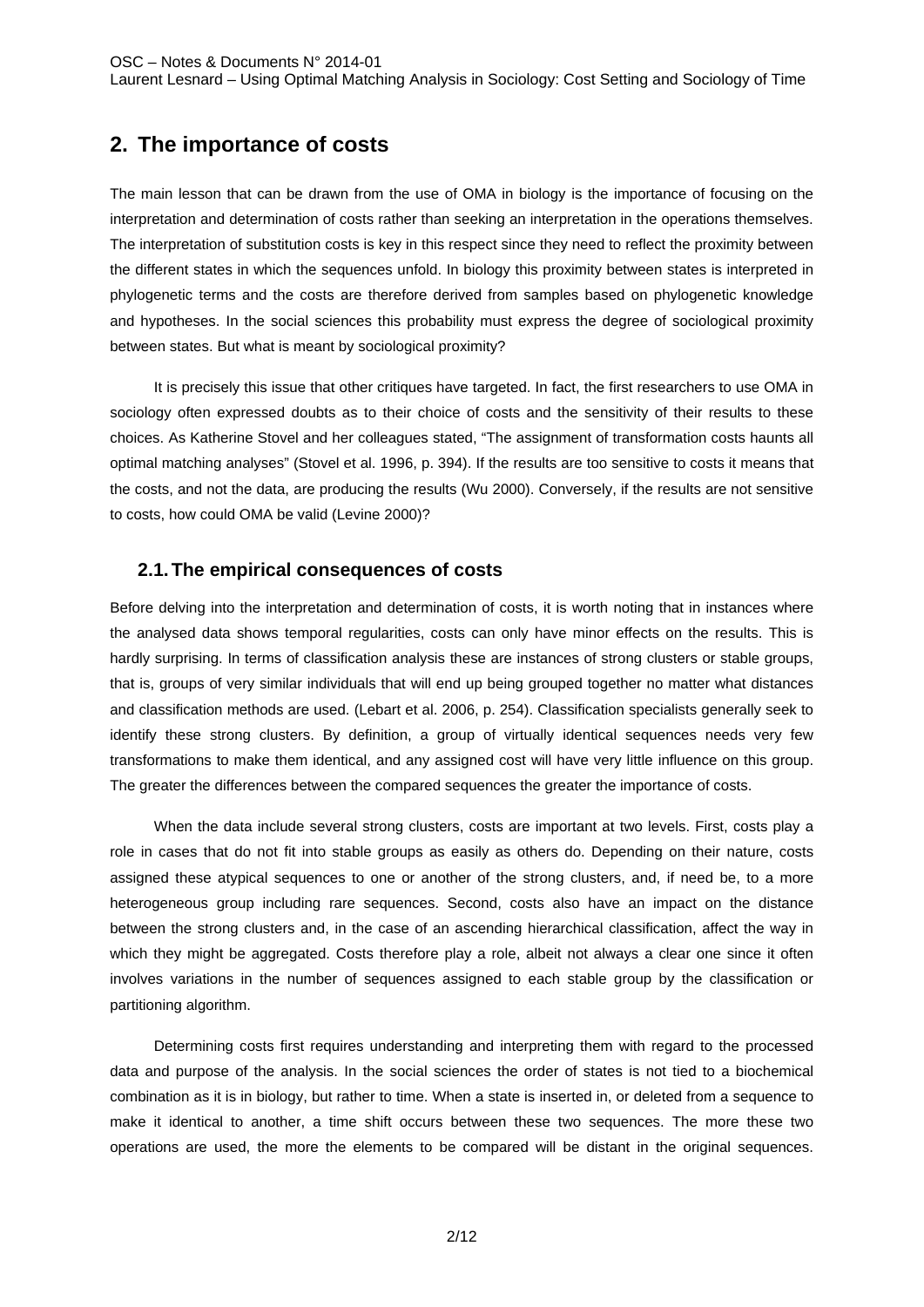## OSC – Notes & Documents N° 2014-01 Laurent Lesnard – Using Optimal Matching Analysis in Sociology: Cost Setting and Sociology of Time

Insertion and deletion operations therefore warp the position of the elements of the sequence. On the other hand, substitution operations respect the position of sequence elements, the trade-off being that states are replaced. Once insertion and deletion operations have been used substitution operations do not introduce additional shifts; however, they only recognise the shifted positions of the states to be substituted.





In sum, insertions and deletions shift the sequences in order to identify identically coded subsequences, while substitutions do not shift the sequences but replace states with others. In the first case the time structure of the sequences is altered, and in the second the states of which they are made undergo change (Lesnard 2010). When the substitution cost is double the insertion-deletion cost or more, substitution operations are no longer used since it is equivalent or less costly to insert the desired state and delete the other than it is to substitute them (Kruskal 1983). Conversely, when substitution costs are very low compared to insertion-deletion costs, the latter operations are no longer used. As a result, any cost combination falls within the distances ranging between Levenshtein 2 and Hamming (see Figure 1). In the first case (Levenshtein 2) the algorithm seeks to shift the sequences in order to compare identically coded, but not necessarily contemporaneous sub-sequences. In the second, the algorithm only takes identical subsequences into account (that is, a series of identical states located in the same place in the sequences). The Levenshtein 1 distance is a sort of compromise between these two poles. The choice of costs thus depends on the time scale and its importance for the analysis. The greater the importance of respecting the time scale, the more imperative it is for costs to approach or reach the Hamming distance.

# **2.2. Multiple substitution costs**

By definition, in a state space the constituent states are considered to be different and to refer to situations that are not, from an analytical viewpoint, of the same nature. Several substitution costs are generally used and either empirically or theoretically defined to reflect the fact that some states are considered to be closer than others. Thus, in their study of intergenerational social mobility, Halpin and Chan define substitution costs according to a nomenclature of social classes and their theoretical distance (Halpin and Chan 1998). Frequencies of transitions between states, calculated on the basis of all episodes, have also been used to define substitution costs. This solution is equivalent to assigning costs of substitution between states that decrease with higher levels of observed transitions between them. However, this practice has been challenged because substituting a state with another is theoretically not a transition and substitution costs must reflect the proximity of states (Abbott and Hrycak 1990; Halpin 2010).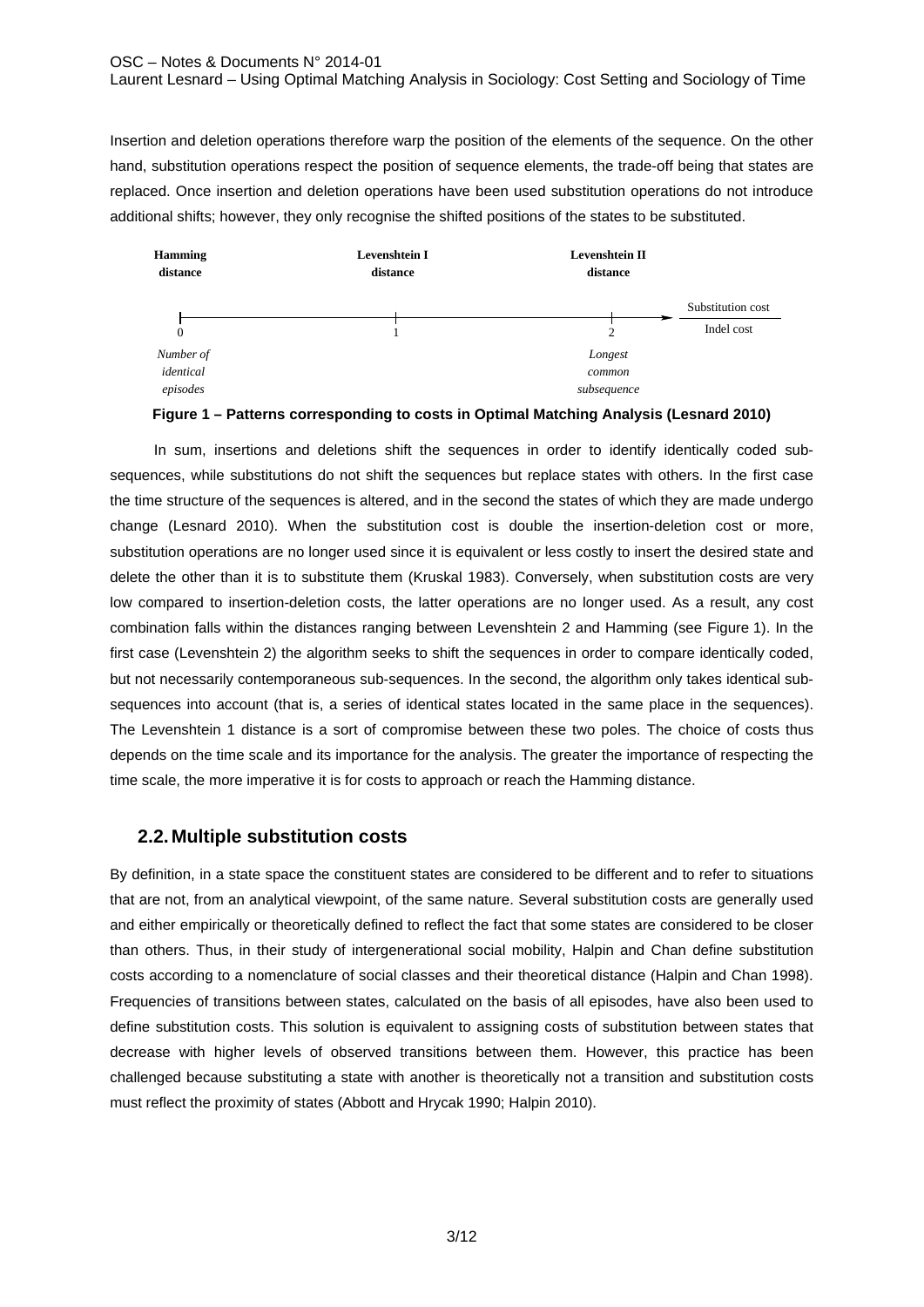Laurent Lesnard – Using Optimal Matching Analysis in Sociology: Cost Setting and Sociology of Time

The use of only one substitution cost therefore presumes that no state is a priori closer than another. Using a matrix of substitution costs introduces information on the closeness of states into the analysis. To set lower substitution costs for certain states consists of positing that these states are close but different, allowing for the grouping of these sequences if they are sufficiently similar. In other words, if the differences between two sequences only concern certain states with low substitution costs, then the total minimum cost will be low and they will show close general proximity. In the context of sequence comparison in the social sciences, this close proximity between states can be interpreted to mean that even if a difference appears in two sequences at a given moment this difference is almost negligible, and that if the differences are of this nature then the algorithm should consider them to be unimportant.

Indeed, a low substitution cost is only of interest if it is much lower than the combined cost of a deletion and an insertion. A low substitution cost will cause the algorithm not to shift the sequences to look for an identical sub-sequence, while a high cost will prompt a search for identical but shifted subsequences. Low substitution costs lead to the search for contemporaneous, identical sequences, thereby implying that the sequences are also close. *In other words, to claim that certain states are close is equivalent to positing that the presence of these states in two sequences is the marker of their proximity as a whole, and that they might belong to very similar social rhythms*. Conversely, if two sequences have two states with high substitution costs the implication is that the sequences are distant and that it is more useful to look for identical but shifted sequences. This also holds true in biology since substitution costs between two elements of a DNA sequence decrease the closer they are phylogenetically – a proximity that extends to all the sequences in which they appear.

In the time frame characterizing the use of OMA in the social sciences, substitution costs also relate to the whole sequence: does the presence of two different states point to two very different social rhythms? With a single substitution cost there is no reason to presume the answer to this question and the facts can speak for themselves: social rhythms appear in the typology. A matrix of substitution costs suggests the existence, be it theoretical or empirical, of certain social rhythms – combinations of states that signal closer proximity. Typologies created with a matrix of substitution costs present two types of groups. The first includes sequences where some parts are close but time-shifted while the second includes sequences where identical or very similar sub-sequences are contemporaneous.

More precisely, since the sequences that are not part of a strong cluster are most affected by costs, the sequences that are most difficult to classify will be assigned to the strong cluster to which they come closest. A matrix of substitution costs will then adjust this allocation by emphasizing either the closest contemporaneous sub-sequences (low substitution costs) or shifted identical sub-sequences (high substitution costs). Is it legitimate to assign the sequences to strong clusters in different ways, according to the proximity defined in the matrix of substitution costs? Rare sequences are, by definition, difficult to classify, and given that the goal of taxonomy is to classify there are only two possible solutions: either assign them to strong clusters or relegate them all to an unclassifiable category.

There is a need here to distinguish between rare sequences with sub-sequences that approach strong clusters, and very rare sequences that are difficult to move toward a stable group. Empirically, what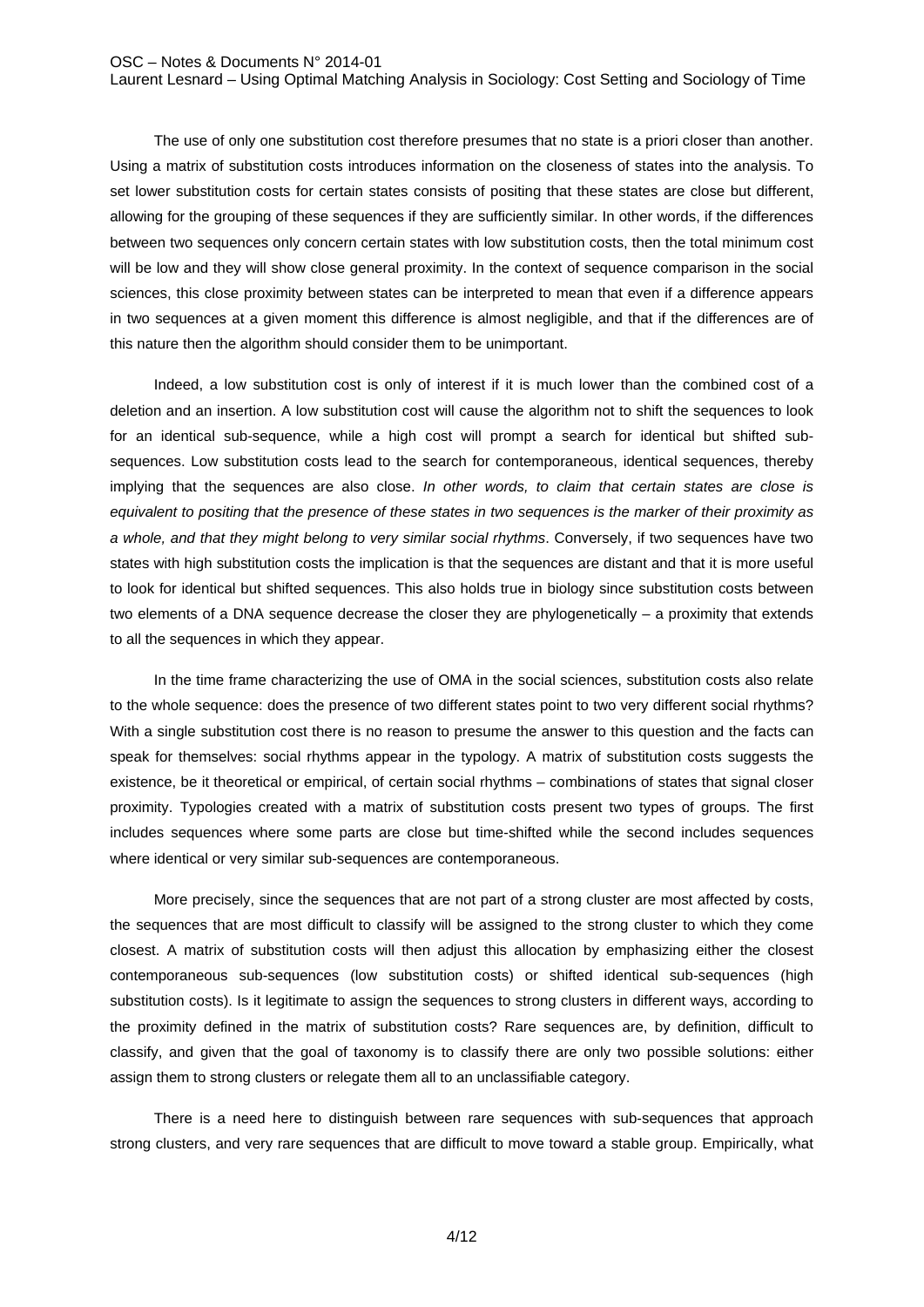## OSC – Notes & Documents N° 2014-01 Laurent Lesnard – Using Optimal Matching Analysis in Sociology: Cost Setting and Sociology of Time

most often appears is a catchall category that cannot be interpreted. So the question is whether it is desirable to assign rare sequences that share several characteristics with strong clusters. If the goal is to find the most homogeneous groups (outside of the one that brings together the unclassifiable sequences), then all of the costs must be high in order to increase the distance between them and the rare sequences. If less homogeneous classes are acceptable, then a matrix of substitution costs allows for more flexibility in managing allocations to stable groups.

From this perspective transitions provide partial information on social rhythms and it therefore seems reasonable to use this information; indeed, the use of a low substitution cost in the social sciences implies that the difference between the two states does not indicate that the sequences belong to two different groups of rhythms. Using transitions to determine substitution costs is equivalent to substituting diachronic proximity for synchronic proximity, which recognizes that certain states link together more often than others over time, pointing to a greater proximity of these states. However, using transitions between states to set substitution costs raises the issue of circularity because transitions are generally calculated from sequences that are then analysed with OMA. Insofar as this method is descriptive it is not really a problem, especially since transitions are aggregated while sequences are individual.

# **3. Optimal matching methods and social theory of time**

A large portion of my research using OMA focuses on time use surveys (Lesnard 2008; Lesnard 2009; Lesnard 2010; Lesnard and Kan 2011). These surveys feature a time diary in which respondents must describe activities over one or several days. The temporal dimension of the sequences derived from the time use surveys is therefore very strong. In this respect the analysis of time use through OMA aims to go beyond the so-called "time budget" approach, which reduces time uses to durations, by reintroducing chronology into the study of daily lives. It is therefore necessary to limit time distortions and curb the use of insertion and deletion operations that emphasize identical sub-sequences – that is, in terms of time use, the time-consuming identical activities that take place at different times of the day – and thereby focus on duration rather than timing.

This is also true for other sequences that include a time dimension: when shifts are emphasized the similarities highlighted are series of identical states, meaning the duration of identical subsequences is emphasized to the detriment of timing. Sequences in the social sciences most often have a time dimension and the goal of OMA is precisely to underscore possible temporal regularities. The risk in intensively using insertions and deletions is to obtain results that are highly dependent on similarities in duration to the detriment of similarities in timing. It is perfectly legitimate to value duration over timing, but in this case solutions that are simpler and faster than OMA should be favoured, such as a cluster analysis directly and exclusively applied to duration.

Thus the analysis of time use surveys using OMA reveals more general problems with the use of this type of method on sequences in the social sciences; these are especially important in the case of time use surveys. Indeed, in the even more specific case of research on the work hours of individuals and couples,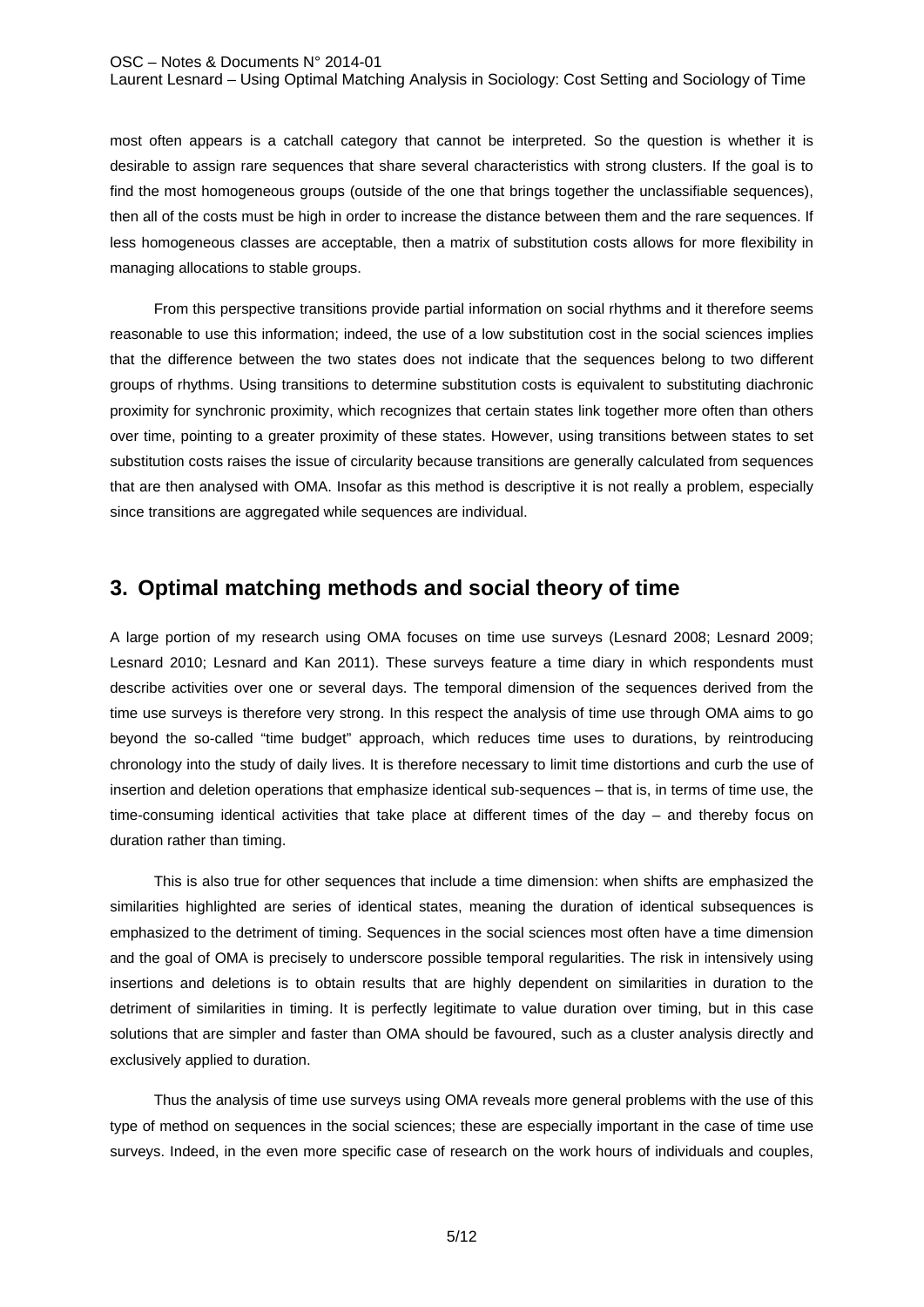Laurent Lesnard – Using Optimal Matching Analysis in Sociology: Cost Setting and Sociology of Time

where the point of using OMA is to identify different types of distributions of work hours, the warping that any insertion or deletion introduces into the subject of study itself is particularly problematic (Lesnard 2008). Consequently, only substitution operations should be used. The state space is highly simplified: two for individual work hours (work and non-work), four for couples (nobody works, the two spouses work, one of the spouses works but the other does not and vice-versa). The issue I faced was whether to use one cost – Hamming's distance – or several. The Hamming distance effectively amounts to counting the number of discordant pairs in two sequences: any gap, even if it is minimal, increases the distance. Even though insertion-deletion operations are undesirable, I felt it was necessary to somewhat mitigate the radicalism of this parameterisation.

To this end I developed a variant of this distance: the dynamic Hamming distance (DHD) (Lesnard 2010). Like the Hamming distance, DHD only uses substitution operations in order to best preserve the timing of the sequences. Its specificity is in the use of costs, which depend on transitions between states and which change over time. The distance between states varies over time and decreases when the transitions before and after the considered date are strong between the state and the one for which it is to be substituted.

For example, in the 1998-99 time use survey the transition from no work to work accounted for 22% of the working population between 8:00 and 8:10 but only 3% between 10:40 and 10:50. With DHD the two states would be considered close at 8:00 and far at 10:40. For the vast majority of employed people the early morning is the beginning of the workday, so it would not be very costly to make identical two sequences that contain different states, given that differences at that time of day are not important. Midmorning, however, such differences indicate different working rhythms that will be reflected in the distances between their respective sequences. DHD thus takes limited gaps into account without resorting to insertions and deletions that would shift the sequences.

The transitions between the different possible states at any given moment illuminate certain aspects of social rhythms. However, the transition matrixes only provide macro-social information by date without links. With OMA these matrixes can be expressed in terms of distances between individual sequences, allowing for the creation of taxonomy. In other words, by integrating transitions between states in OMA, DHD individualizes them and connects them to one another in order to better identify the different social rhythms that underlie the aggregate figures of transition matrixes.

An arithmetically identical number of years (or minutes) may refer to substantial social differences. This is a classical result from the sociology of time pioneered by Hubert. Using his research on the links between time, magic and religion, Hubert showed that the calendar is underpinned not by a quantitative time, but rather a qualitative time made of discontinuous and heterogeneous episodes (Hubert 1905). The linearity of calendars and clocks in no way implies that time is linear. By considering sequences in their entirety, OMA, and DHD in particular, help place the various elements into their context and thus restore this heterogeneity.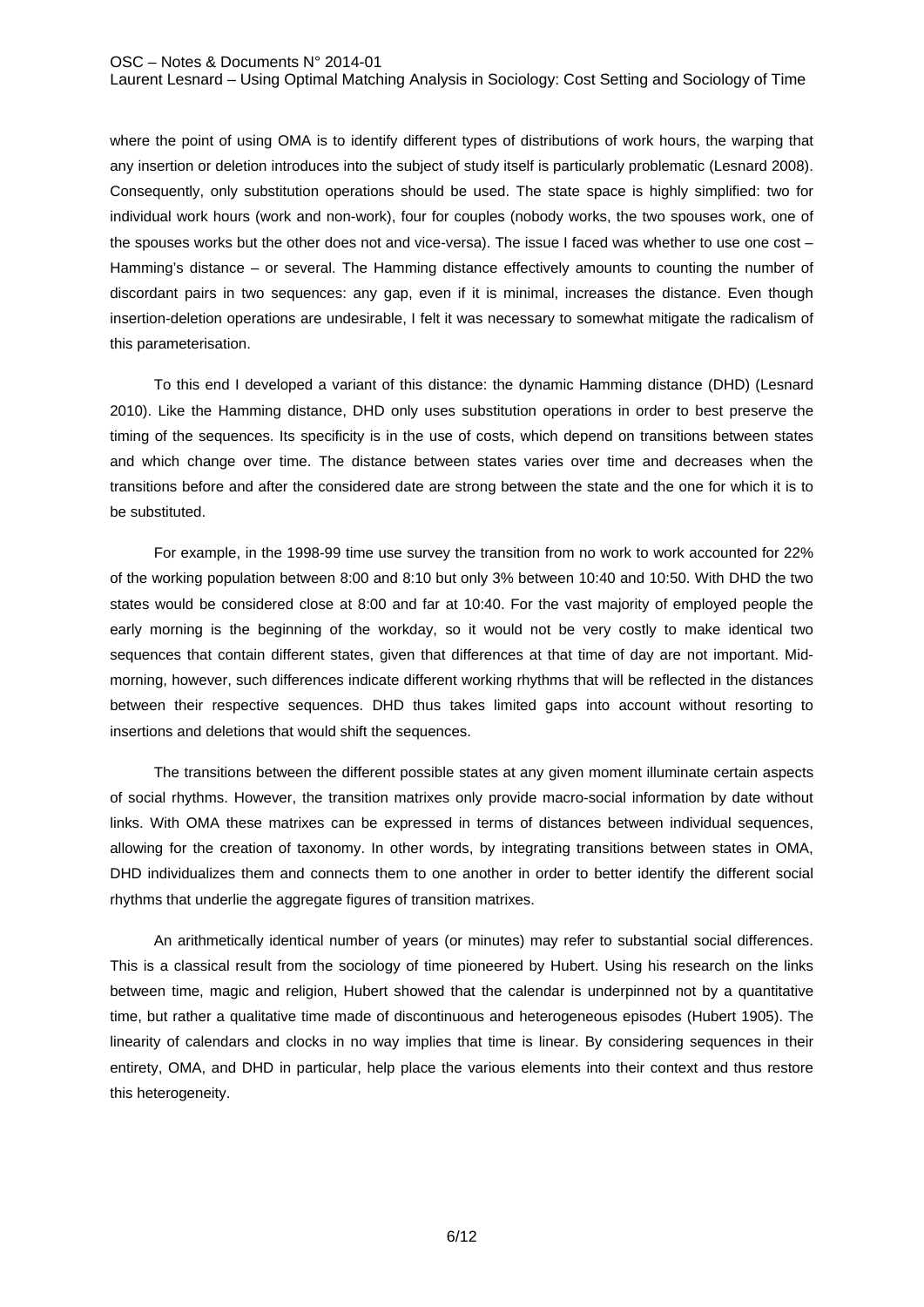Laurent Lesnard – Using Optimal Matching Analysis in Sociology: Cost Setting and Sociology of Time

# **3.1. Sociology of time**

The process of deriving substitution and transition costs and allowing them to vary over time also needs to be linked to the sociology of time program initiated by Hubert and Durkheim and further developed by Norbert Elias and Pierre Bourdieu. Building on Hubert's seminal work, Durkheim outlined an agenda to develop the sociology of knowledge. For Durkheim categories of understanding are not transcendental (that is to say innate, constitutive of human nature) but rather derive from the organization of life in society (Durkheim 1912). In an analysis of ethnographic writings and materials on the Aboriginal, Durkheim showed that time in these societies is a religious symbol that separates the sacred from the profane, forming two homogeneous, alternating periods of time that punctuate the Aboriginal calendar. This alternation also reflects the ebb and flow of community life: during sacred times the group gathers, whereas profane times are more isolating, focused on individual and family survival. The homogeneity of, and conceptual difference between the two times thus refer to distinct collective practices and temporalities, or relations to time: in other words the time category of understanding is interdependent with the Aboriginals' binary social rhythm.

One of the consequences of this first cornerstone of Durkheim's sociology of time is that a "calendar expresses the rhythm of collective activity while ensuring that regularity" (Durkheim 1912, p. 15). The history of calendars and other systems for determining time is also that of social rhythms and of temporality. Indeed, as Pierre Bourdieu put it, time is a symbolic system that is structured – by the collective rhythm, embodied by religion in less differentiated societies – and structuring – as a temporality or form of temporal knowledge (Bourdieu 2001, p. 201). Time, and more generally all symbolic systems, follows "logical conformism" (Bourdieu 2001, p. 204), meaning that it both accepts and validates the social order. A system for determining time, as a symbol, cannot be used if its use is not known and recognized by the whole group. In less differentiated societies that consist of small autonomous communities with a limited division of labour and somewhat interchangeable members, given that identity is not very individualised but rather dominated by the group, social order is based on respect for the group and its rhythm, through religion. In these societies, to follow the collective rhythm is to alternate between the sacred and the profane, and between collective time and more individual time.

Calendars and, in general, any system to determine time such as the clock, were not intended as time measuring instruments, but as a means to mark time: "the institution of calendars is not intended solely, and probably not even primarily, to measure time as a quantity. It does not derive from the idea of a purely quantitative time, but rather the idea of a qualitative time that is made of discontinuous and heterogeneous parts and that constantly turns on itself (Hubert 1905). Calendars crystallize and stabilize collective rhythms and activities (Durkheim 1912, p. 15): "Units of time are not units of measurement but of a rhythm where oscillation between alternatives periodically leads back to the similar" (Hubert 1905).

It is therefore the tools developed in relation to the social symbol of time that bear the traces of shared transformations in the organization of society and time, that is, of collective rhythms and temporalities. To paraphrase Hubert, the history of calendars reflects the evolution in the "code of the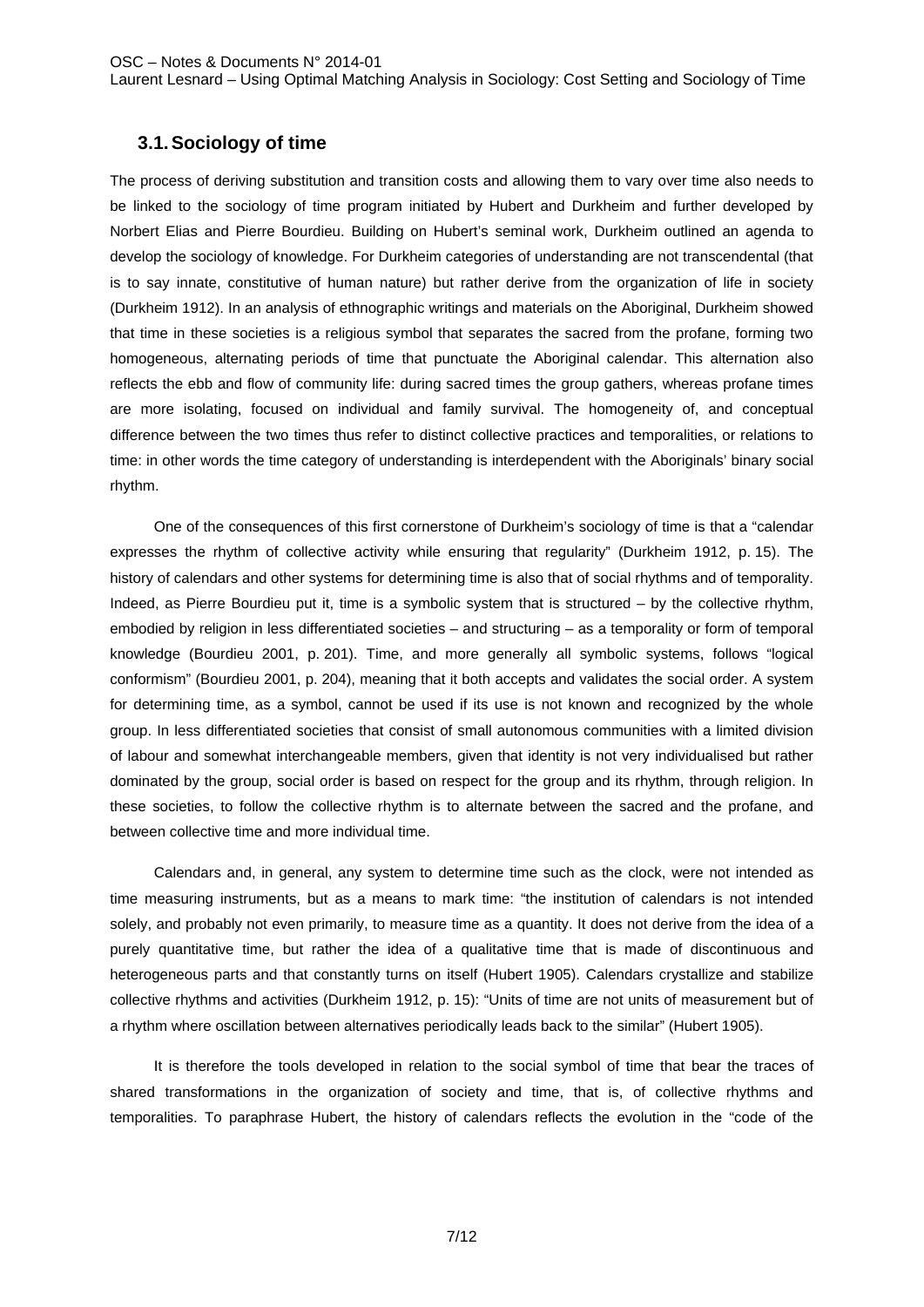-

Laurent Lesnard – Using Optimal Matching Analysis in Sociology: Cost Setting and Sociology of Time

qualities of time"<sup>1</sup>, the direction and degree of diversification of collective life and also the "level of synthesis", as defined by Elias (Elias 1991), of the symbol of time.

In this respect, the appearance of bell clocks in European towns in the Middle Ages was a key step in the process of social and temporal differentiation. The different rhythms of urban collective life in the Middle Ages<sup>2</sup> created synchrony issues throughout the day that were resolved by using multiple acoustic and optical signals: bands, flags, pennants, and especially bells. At first canonical hours – some marked by ringing church bells – were used as time references in several areas of collective life: for example, the market's opening coincided with the bell sounding the end of mass, while the end of the workday for day labourers was marked by the bell for the compline.

Beginning in the  $14<sup>th</sup>$  century the development of cities created the need for a wider variety of time signals that church bells alone could no longer handle. Cities decided to acquire bells to convene meetings, indicate payment due dates for interest and taxes, assemble each neighbourhood, set market hours, etc. This inflation of urban signals culminated with work bells that set working hours for salaried workers. The multiplication of urban signals also reflected the increasing division of labour since a number of them were no longer aimed at the community as a whole, but rather at particular groups (employees, members of various councils, travellers, merchants, etc.).

The increasing need to synchronize certain groups fed into a complex system of acoustic and optical signals in big cities that probably reached its climax at the beginning of the  $14<sup>th</sup>$  century. Growth in the number of acoustic signals could in large part be attributed to the coordination needs of certain groups, as opposed to the urban communities as a whole. As long as collective life was punctuated by a series of events involving the entire community, a single signal could ensure coordination, as was the case in the sounding of canonical hours. The proliferation of bells testified to the division of labour, and therefore the pluralisation of time: in the towns of the Middle Ages, time was no longer alternating between the sacred and the profane, but differentiating with the development of functional interdependence. However, when the bells started sounding the temporal rhythms for certain segments of the population in addition to those for the community as a whole, they became less effective at finely synchronising sub-groups of the population. Today, it is hard to imagine the background noise that the bell signals created on a daily basis: "Everyday life was temporally structured through and through by bell signals, with hardly a day resembling another. Apart from signals for proclamations, prohibitions and ordinances, the inhabitants of the city also received a wealth of acoustic information about important public civic events" (Dohrn-van Rossum 1992, p. 217).

 $1$  "The calendar is the periodic order of rites. Its history also teaches us that it is the code of the qualities of time. The first calendars were almanacs that recorded, day by day, magico-religious forecasts and prescriptions" (Hubert 1905).<br><sup>2</sup> Meetings of bourgeois councils or courts to deal with the affairs of the town, market gatherings, the beginning

and end of work for day labourers, the opening and closing of city gates, and more unusual events such as gatherings to respond to threats of fire or of war (Landes 2000, p. 76; Dohrn-van Rossum 1992, p. 206).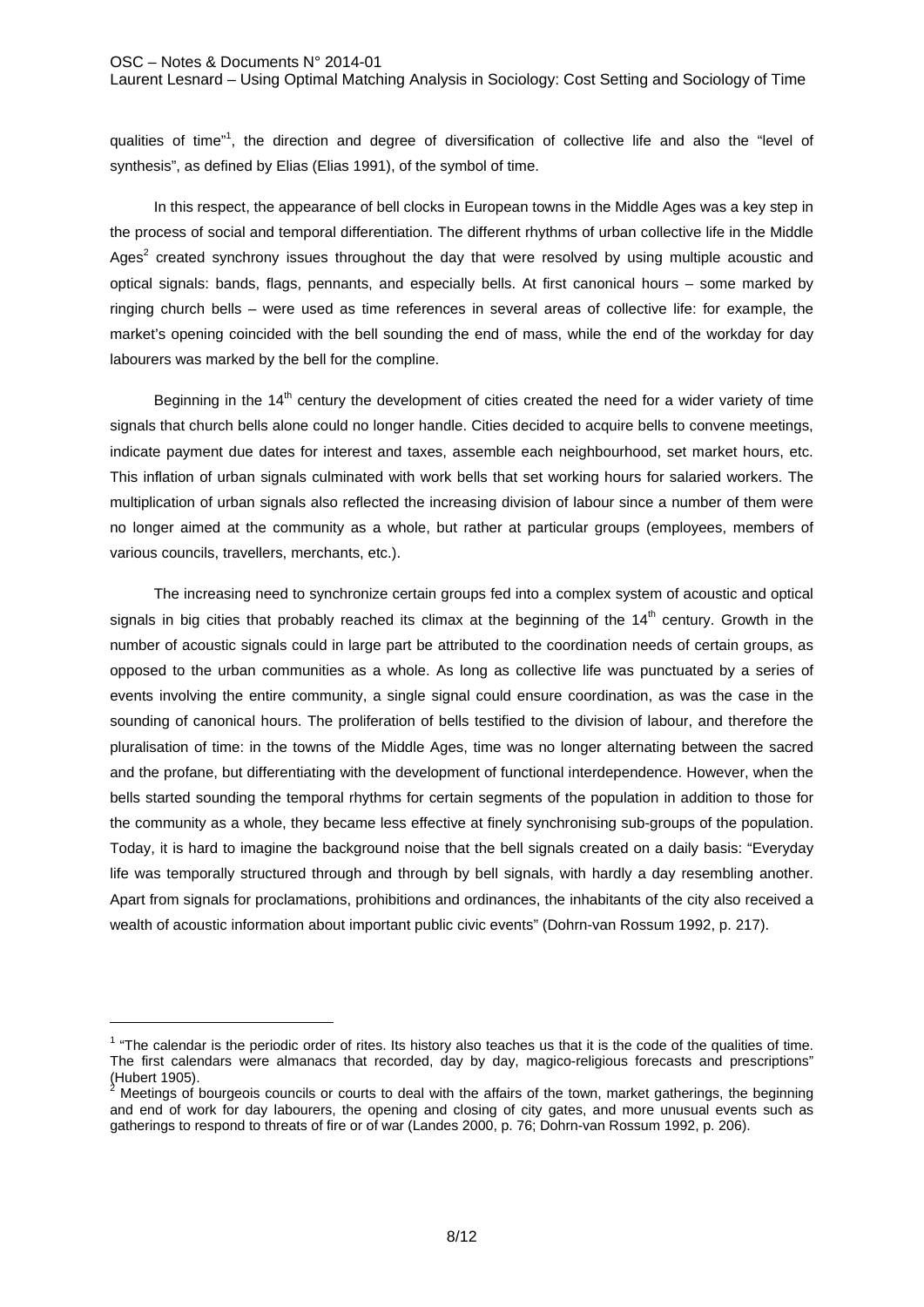Laurent Lesnard – Using Optimal Matching Analysis in Sociology: Cost Setting and Sociology of Time

The introduction of bell clocks in the  $14<sup>th</sup>$  century unified and simplified the various acoustic signals. The clock bells did not chime for anyone in particular. Rather, different groups or segments of the population could use the signal to synchronize. Because clocks can only ring for *equal* hours without introducing too many technical complications, the system of canonical hours, and attendant hold of religion over time, collapsed and liberated other collective times from their ties to religious time (Landes 2000, p. 81).

Bell clocks substituted a regular and neutral tempo for the profusion of specific and muddled signals. However, hours did not mark any particular event; it was up to the local community's members to associate them to collective or private activities they wished, or were required to attend. Before bell clocks were introduced the relationship to time was theoretically still largely an external constraint that elicited poor anticipation. Everyone knew that it was time for a lunch break when they heard the work bell ring a second time. One only needed to recognize the sound of different bells to situate oneself in time. With bell clocks hours had to be linked to events: time constraints were no longer explicitly marked by a particular bell, but rather implicitly signalled. Each hour chime only evoked the constraints that one chose to associate with it.

Specific time constraints therefore had to be internalized by each individual. The introduction of the bell clock marked the beginning of the internalization of time constraints, or at least accelerated this process. With the clock striking hours, people had to get into the habit of adjusting their behaviour in response to the signal. The regularity of hours also allowed for a greater anticipation of the day's events, whereas the previous system was characterized by very low predictability. Thus the new system provided a greater opportunity to regulate one's behaviour, that is, to self-regulate. *Paradoxically the homogeneity of the movement of the clock's hands was precisely the sign of the heterogeneity of time*: autonomous social areas emerged along with their particular collective rhythms.

In the everyday life of individuals involved in a number of fields, time at the individual level alternated between the different times in various social fields (Halbwachs 1947, p. 167; Bourdieu 2003, p. 202). This meant that the rhythm of daily life was determined in large part by the rhythms associated with positions held in different social fields. Sequences of participation in social fields could come into conflict due to inconsistences in the rhythms associated with successively held positions.

Over the longer run, life courses can also be analysed as alternating participation in the principal social fields, which are the economic field and the family field (Bourdieu 1994, p. 135-45). In contemporary societies adult status is achieved through economic independence from one's original family and the formation of a so-called childbearing family. It therefore involves two forms of integration, in the productive and in the married and parental worlds, and is generally marked by events such as the end of studies, the first job, leaving the parental home, the first relationship and/or the first marriage and the birth of a first child (Modell et al. 1976). The study of early adulthood actually comes down to analysing access to the economic fields (directly or indirectly through marriage) and family field (with a new status, through the formation of a so-called childbearing family), as well as their interlinks.

A social field's time has two dimensions since it is both the rhythm of collective life for the group of agents involved, and a relationship to time and to the future in the field (temporality). Using all the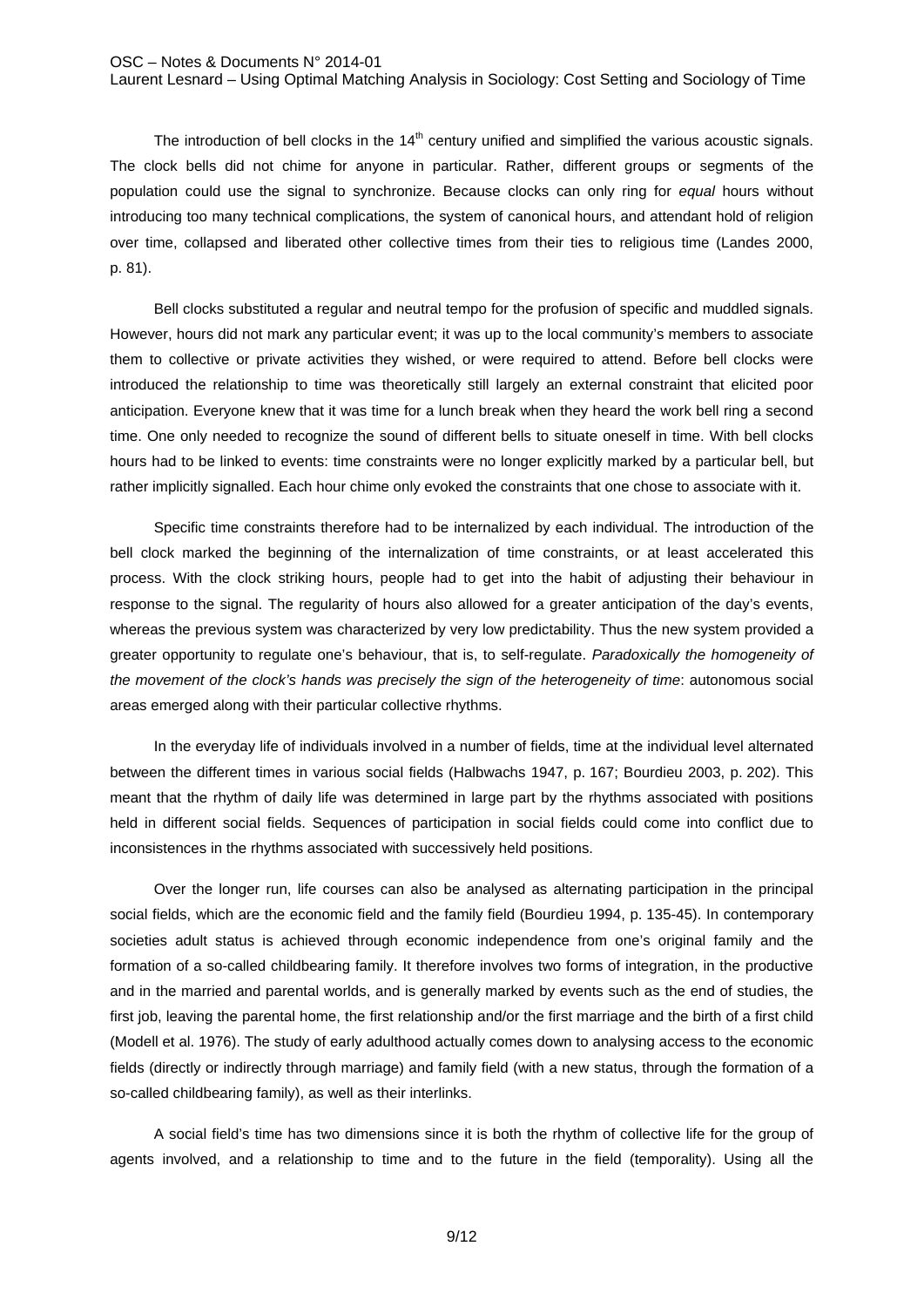Laurent Lesnard – Using Optimal Matching Analysis in Sociology: Cost Setting and Sociology of Time

transitions as substitution costs is a way to break down the average rhythm they represent into homogeneous collective sub-rhythms, and thereby describe in detail the collective life of the field under consideration. With DHD the structure of the state space (distance between the states) is no longer static but bends to the rhythm of collective life. In theory this adaptation of Hamming's distance goes further since the temporality of one field flows from the field's repeated exposure to the collective rhythm. The use of transitions allows for collective rhythms to be described in ways that make sense in terms of a field's temporality. The differences between states, which are variable over time, have a meaning for the agents in the given field. To work or not at 9:00 AM is not socially very significant, while the opposite would be true for 11:00 PM. Similarly, to transition from unemployment to employment at age 20 or 25 does not have the same significance as a first entry into the labour market at age 30.

This is what makes OMA and DHD in particular a type of descriptive method that is especially well suited for sequences in the social sciences. The mean is also descriptive and could be used to describe these sequences, but it does not take into account the heterogeneity of time and therefore imposes the linear framework of the clock on time; as a result, the collective rhythms disappear. DHD is a method for describing sequences that incorporates the heterogeneity of time in its very design, drawing on the sociological theories of Durkheim, Elias and Bourdieu. It includes key elements from each of these authors. DHD centres on the Durkheim's dual concept of time as it was reworked in the research of Elias and Bourdieu on social differentiation and the concept of fields.

Strictly speaking, the use of DHD implies the adoption of this general theoretical framework. This means considering the state space – a cornerstone of OMA that is often little discussed – in this framework. Discussion on the use of OMA in the social sciences has focused on transformation and cost issues and has relatively ignored the state space, which, unlike in biology and computer science, is not given but rather is a matter of choice. Field theory can help guide this choice: the state space must represent the simplified structure of a field. The different states should be able to capture the collective rhythm of the field or at least one of its aspects.

More generally, the inclusion of DHD in the theoretical basis of the sociology of time illustrates the links that can be made between theory and optimal matching methods. In the same way that regression models cast the functioning of society in terms of a "general linear reality" that is at odds with most sociological theories (Abbott 1988), the choice of costs for OMA is never methodologically neutral. In particular, the use of insertions and deletions focuses the analysis on duration and therefore ignores similarities in timing but also more generally the heterogeneity of time. This may be perfectly legitimate, even if in this case it would be easier to use a simple cluster analysis on the durations, but it must be justified. Although the effect of costs on the results is often subtle, use of OMA in sociology must be made in a rigorous methodological framework so that it no longer appears as the black box disparaged by some of its critics.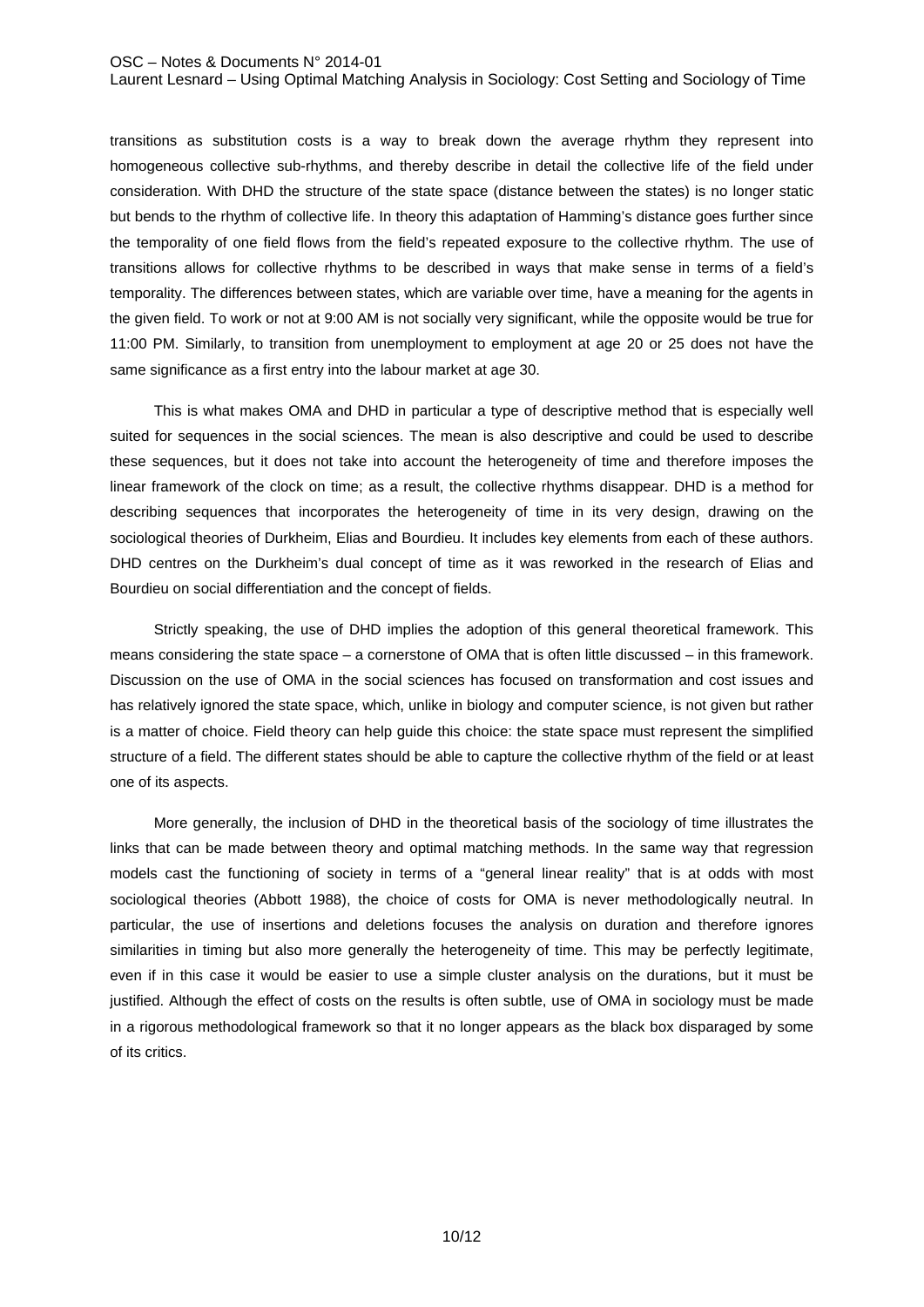# **REFERENCES**

Abbott, Andrew. 1988. "Transcending general linear reality." *Sociological Theory* 6 (2): 169–86.

- —. 2000. "Reply to Levine and Wu." *Sociological Methods and Research* 29 65–76.
- Abbott, Andrew, and Alexandra Hrycak. 1990. "Measuring resemblance in sequence analysis: an optimal matching analysis of musicians careers." *American Journal of Sociology* 96 (1): 144–85.

Bourdieu, Pierre. 1994. *Raisons pratiques : Sur la théorie de l'action*. Paris: Seuil.

—. 2001. *Langage et pouvoir symbolique*. Paris: Seuil.

—. 2003. *Méditations pascaliennes*. Paris: Seuil.

- Dayhoff, Margaret O., Robert M. Schwartz, and B. C. Orcutt. 1978. "A model of evolutionary change in proteins." *Atlas of Protein Sequence and Structure* 5 (Supplement 3): 345–52.
- Desrosières, Alain. 1993. *La politique des grands nombres. Histoire de la raison statistique*. Paris: La Découverte.

Dohrn-van Rossum, Gerhard. 1992. *Die Geschichte der Stunde*. Munich: C. Hanser.

Durbin, Richard, Sean R. Eddy, Anders Krogh, and Graeme Mitchison. 1998. *Biological Sequence Analysis: Probabilistic Models of Proteins and Nucleic Acids*. Cambridge (UK), New York: Cambridge University Press.

Durkheim, Émile. 1912. *Les formes élémentaires de la vie religieuse*. Paris: Alcan.

Elias, Norbert. 1991. *The Symbol Theory*. London, Thousand Oaks, New Delhi: Sage.

Halbwachs, Maurice. 1947. "La mémoire collective et le temps." *Cahiers internationaux de sociologie* 3–31.

- Halpin, Brendan. 2010. "Optimal matching analysis and life course data: The importance of duration." *Sociological Methods & Research* 38 (3): 365–88.
- Halpin, Brendan, and Tak Wing Chan. 1998. "Class careers as sequences: An optimal matching analysis of work-life histories." *European Sociological Review* 14 (2): 111–30.
- Hamming, Richard W. 1950. "Error-detecting and error-correcting codes." *Bell System Technical Journal* 29 (2): 147–60.
- Hubert, Henri. 1905. "Étude sommaire de la représentation du temps dans la religion et la magie." *Annuaire de l'École Pratique des Hautes Études, section des sciences religieuses* 1–39.
- Kruskal, Joseph B. 1983. "An overview of sequence comparison." *Time Warps, String Edits, and Macromolecules: The Theory and Practice of Sequence Comparison* 1–44.
- Landes, David S. 2000. *Revolution in Time. Clocks and the Making of the Modern World*. Cambridge (MA): The Belknap Press of Harvard University Press.
- Lebart, Ludovic, Marie Piron, and Alain Morineau. 2006. *Statistique exploratoire multidimensionnelle : visualisation et inférence en fouilles de données*. Paris: Dunod.
- Lesnard, Laurent. 2008. "Off-scheduling within dual-earner couples: An unequal and negative externality for family time." *American Journal of Sociology* 114 (2): 447–90.
- —. 2009. *La Famille désarticulée. Les nouvelles contraintes de l'emploi du temps*. Paris: PUF.